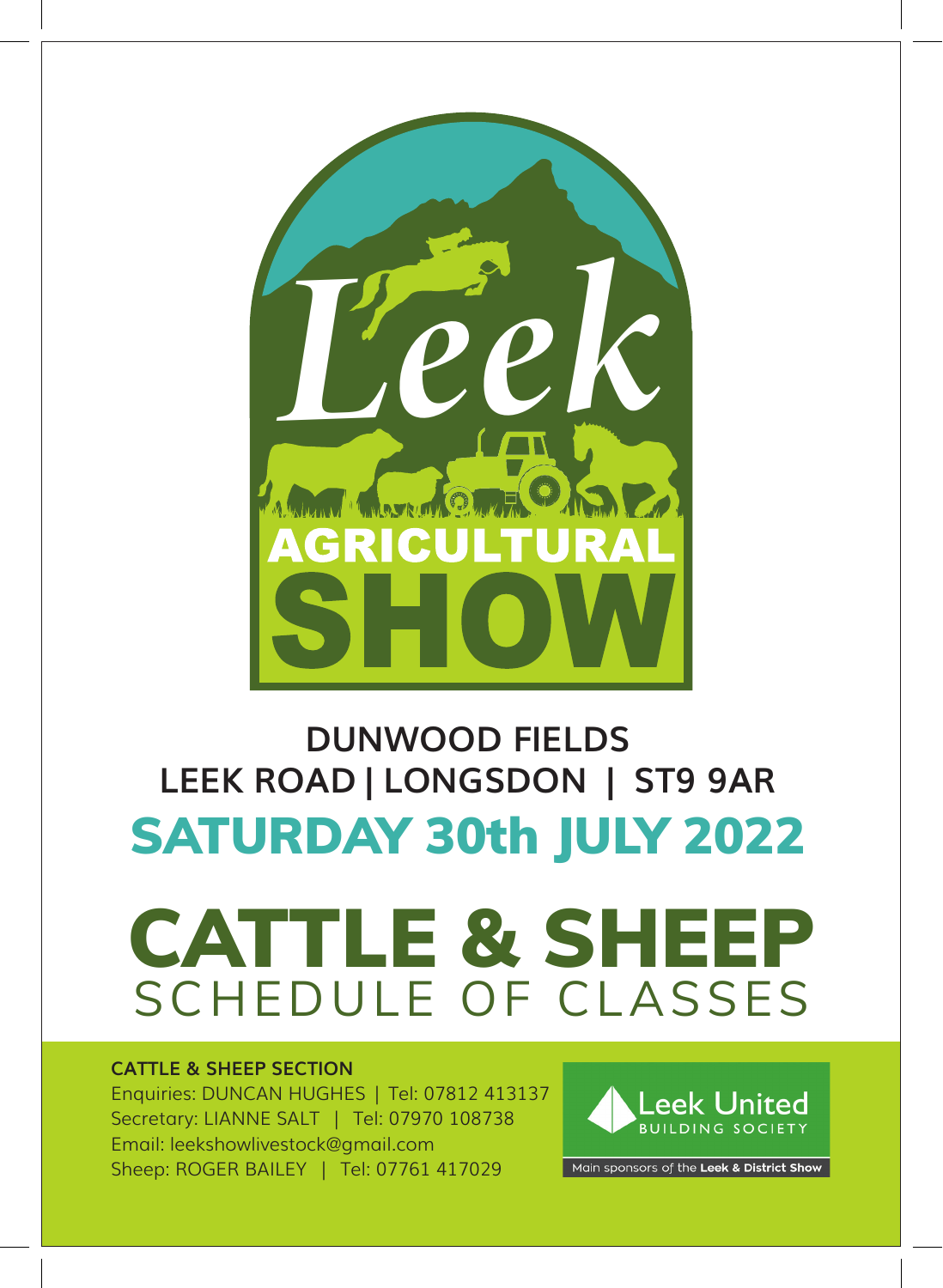

#### Leek Show Cattle and Sheep Schedule

Exhibitors must complete entry forms thoroughly, failure to do so may make their animals ineligible to compete.

Should you not receive this acknowledgement, please telephone the Secretary on 0790108738. Changes to catalogued animals only accepted at the discretion of the Committee.

#### Entries close on 7th July 2022.

Catalogue numbers will be given when you report to the Cattle Secretary's Office on the Showground.

All cattle must be securely fastened at all times. The Committee reserve the right to isolate any animal showing unreasonable behaviour.

Correct dress and strong shoes should be worn at all times when showing animals. **Prize money will be PAID ON THE DAY.** 

#### CATTLE SECTION RULES

- 1. ENTRIES CLOSE FIRST POST 7th July 2022. All entry fees are to be paid by closing date.
- 2. All exhibits must be on the showground by 9.00am
- 3. Judging commences at 9.00am prompt with Dairy Young Handlers followed by Dairy Classes. **N.B**. Milking classes with NOT commence before 10.00am. Beef classes will commence on 10.00am. Beef Young Handlers will take place after all Beef Classes.
- 4. Exhibits must not be removed from the showground before 4.00pm
- 5. Should any exhibitor wish to lodge an objection regarding any exhibit in the show, they must do so in writing to the Secretary within one hour of the end of the Judging, accompanied by a deposit of £5 which will be retained by the Society if the objection is overruled, but refunded if the objection is upheld.
- 6. All prize winners must parade in the main ring (unless by prior arrangement with chief steward for legitimate reasons) otherwise prize money with be withheld
- 7. If there are less than three entries or two exhibitors in any class, prize money will be paid at the discretion of the Committee.
- 8. Any exhibitor found using unnatural devices for the preparation of animals for showing, including sealing teats or faking the udder will be disqualified.
- 9. Cattle and Property will be considered as being in the exhibitors sold charge. The Committee will not be responsible for damage, loss or injury, owing to accident or from any other cause
- 10. Parking of transport wagon. All exhibits to be taken out of wagons or tied to the place allocated, and wagons to be parked in the reserved area. This condition will be strictly adhered to.
- 11. Animals entered in the in-milk classes or in-calf classes shall be entitled to be exhibited in the classes for which they are eligible on the day of the Show.
- 12. All exhibits must have been the bonafide property of the exhibitor FOR AT LEAST ONE CALENDAR MONTH prior to the date of the Show. Any breach of this rule should be notified to a steward before judging commences.
- 13. The Committee reserve the right to cancel or amalgamate classes for which the consider there to be insufficient entries
- 14. Where a Judge declines to judge an animal for reasons of it's health but which finding the exhibitor disputes, unless any agreement to the contrary, judging of the section in which the animal is entered will be postponed pending it being declared fit or unfit to be judged solely determined by a veterinary surgeon.
- 15. Return of Cups 1 month before the show
- 16. Entries in Senior Bull Class are eligible for Own Breed Championship
- 17. All Livestock Exhibitors must have Public Liability Insurance for their animals on the day pf show
- 18. If there are more than One Senior Bull of a specific Breed a Senior Bull Class will be included for that breed
- 19. In the event of any ties in the Interbreed Competitions the Chief Stewards will appoint an Umpire to make the final decision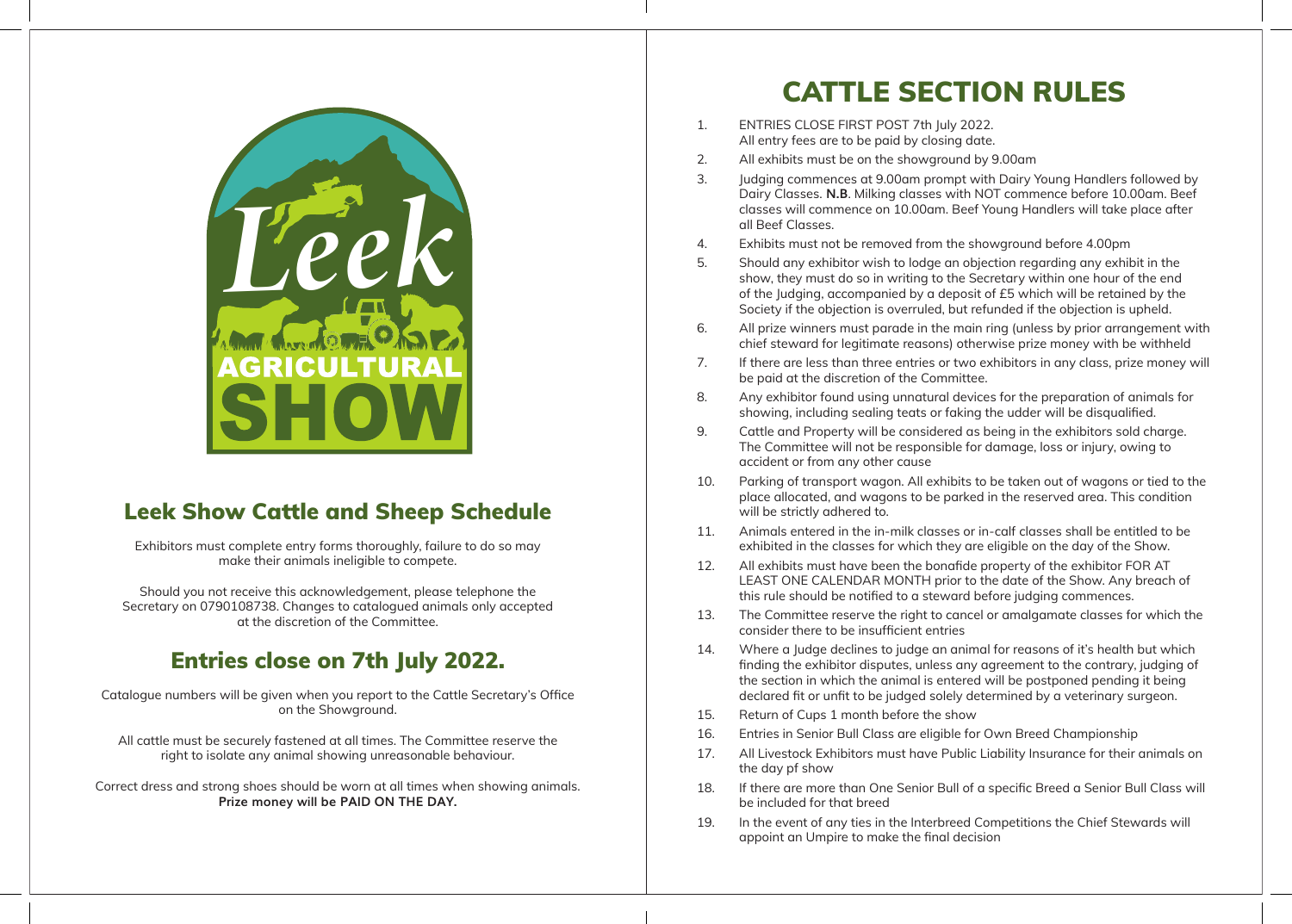

# **CATTLE SECTION**

**Chief Steward: Charles Mycock Deputy Chief Steward: Duncan Hughes Umpire Judge: Jim Barber**

**N.B. Milking classes WILL NOT commence before 10.00am. Electricity Supply and Milking Facility will be available on Showground Cow in Milk Classes to be divided if sufficient entries.**

> **Prize Money – Classes 5 – 85 except 1,2,3,4, 86 & 87 1st £27.00 | 2nd £21.00 | 3rd £15.00 | 4th £11.00**

> > **Prize Money – Class 1,2,3,4 86 & 87 1st £16.00 | 2nd £11.00 | 3rd £6.00**

**Entry Fee: Members £10.00 Non Members £15.00 Young Handlers: £3.00 Enter on Day Additional Class £10.00** *Electric supply and milking facility will be available on Showground*

The SAINSBURYS CHALLENGE CUP to be awarded for the Supreme Dairy Animal + £100 CASH PRIZE

SIR DAVID AND LADY KNOX CHALLENGE TROPHY for the Reserve Supreme Dairy Animal + £50 CASH PRIZE

THE PRESTON FARMERS SHIELD to be awarded to the Best Dairy Heifer in milk, any breed

THE HARRY HOOD CHALLENGE CUP to be awarded to the Best Dairy Heifer Born in 2018, any breed.

# YOUNG HANDLERS

**To commence at 9.00am**

Young Handlers – Holstein and Coloured Breeds **Judge: Ross Murray** 

**Class 1. Junior Handler**, 12 years and under on the day of show

- **Class 2. Intermediate Handler**, 13-15 years on day of show
- **Class 3. Senior Handler**, 16 20 years on day of show
- **Class 4. Mature Handler**, 21-26 years on day of show

Above classes open to both black and white and red and white registered Holsteins and all other coloured dairy breeds.

BRUNDHAVEN COLFORD HOLSTEINS YOUNG HANDLER SHIELD – Winner of Class 1 TED MESSHAM CUP YOUNG HANDLER – Winner of Class 2 NORA & ANNIE BOULTON MEMORIAL TROPHY – Winner of Class 4 YOUNG HANDLER PRIZES

> WARING & CARR Cup to be awarded to Young Handler winner in Class 3

# PEDIGREE HOLSTEIN

**Judge: Ross Murray**

**Class 5. Heifer** born in 2022 **Class 6. Heifer** born in 2021 **Class 7. Heifer in calf** class to calf under 3 years of age on day of show **Class 8. Dry cow in calf Class 9. Heifer in milk** under 3 years old on Day of Show **Class 10. Cow in milk Class 11. Group of 3 animals** owned by one exhibitor THE FRED PEAK CHALLENGE CUP for Champion Holstein Female

> DOBSON DAIRIES LTD. CHALLENGE CUP for the Best Holstein Dry Cow in Calf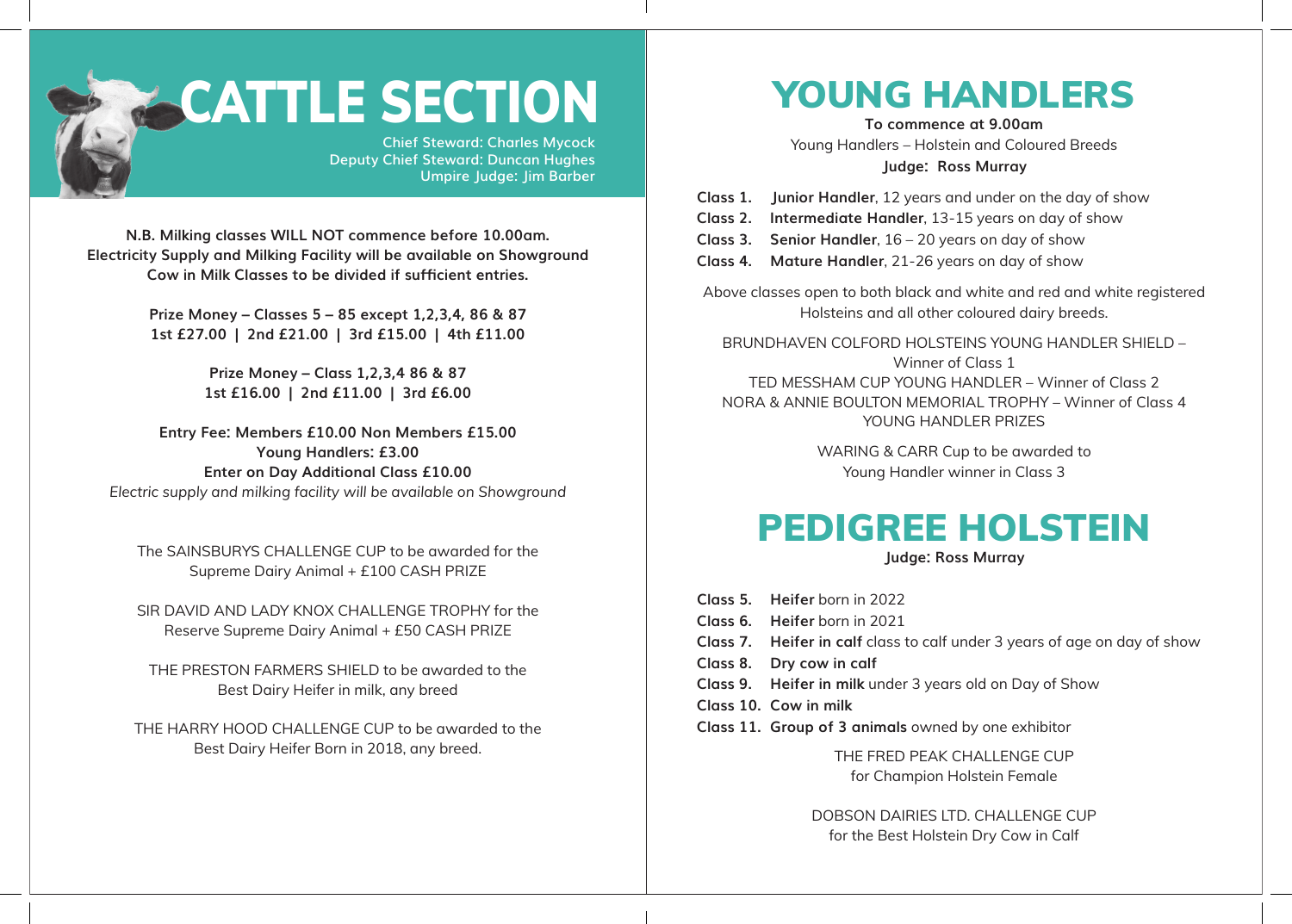#### THE DEOSAN SILVER CHALLENGE CUP for the Best Holstein Heifer

Holstein UK will present a rosette to the Champion and Reserve, rosette to the Holstein with Best Udder in the Show and Rosette to the Best Exhibitor bred Holstein.

*\*Definition of Exhibitor Bred – An animal born in the U.K and carries owners Prefix, this includes animals born as a result of embryo transplant.*

## PEDIGREE AYRSHIRES

Animals entered must be registered in Appendices of Fully Pedigree Section of the Aryshire Herd Book, Ayrshire Hybrid or Red and White Sections of the Ayrshire Society Herd Book and be at least one – half Ayrshire. If Black and White in colour, animals must be Registered in the Herd Book's Full Pedigree Ayrshire Section

#### **Judge: Andrew Rimmer**

- **Class 12. Heifer** born in 2022
- **Class 13. Heifer** born in 2021
- **Class 14. Heifer in calf** class to calf under 3 years of age on day of show
- **Class 15. Dry cow** in calf
- **Class 16. Heifer in milk** under 3 years old on Day of Show
- **Class 17. Cow in milk**
- **Class 18. Pair of Animals** owned by the exhibitor.

#### THE B.T. WARD CHALLENGE CUP TO BE AWARDED TO THE CHAMPION AYRSHIRE FEMALE

#### THE LEEK & DISTRICT SHOW CHALLENGE CUP TO BE AWARDED TO THE CHAMPION AYRSHIRE HEIFER

The Ayrshire Cattle Society offers a Group Championship rosette to the winner of Class 18.

## PEDIGREE JERSEY

**Judge: Andrew Rimmer**

**Class 19. Heifer** born in 2022 **Class 20. Heifer** born in 2021<br>**Class 21. Heifer in calf** class to **Heifer in calf** class to calf under 3 years of age on day of show **Class 22. Dry cow** in calf **Class 23. Heifer** in milk under 3 years old on Day of Show **Class 24. Cow in milk Group of 3 animals** owned by one exhibitor

> THE SIR TOM NORMANTON SILVER CHALLENGE TROPHY to be awarded to the Champion Jersey

THE WRIGHT – MANLEY CHALLENGE TROPHY to be awarded to the Champion Jersey Heifer

The Jersey Cattle Society offers a special rosette and prize card to the best cow or heifer, registered in the Herd Book and bred by an exhibitor who is a current member of the Jersey Cattle Society.

## PEDIGREE DAIRY SHORTHORN CLASSES

**Judge: David Madeley**

**Class 26. Heifer** born in 2022 **Class 27. Heifer** born in 2021 **Class 28. Heifer in calf** class to calf under 3 years of age on day of show **Class 29. Dry cow** in calf **Class 30. Heifer in milk** under 3 years old on Day of Show **Class 31. Cow in milk Class 32. Pair of Animals** owned by the exhibitor. THE IOHN COOK CHALLENGE CUP to be awarded to the Champion Shorthorn female THE LEEK & DISTRICT SHOW SOCIETY CUP to be awarded to the Champion Shorthorn Heifer

> THE SHORTHORN CATTLE SOCIETY ROSETTE to be awarded to the Champion Dairy Shorthorn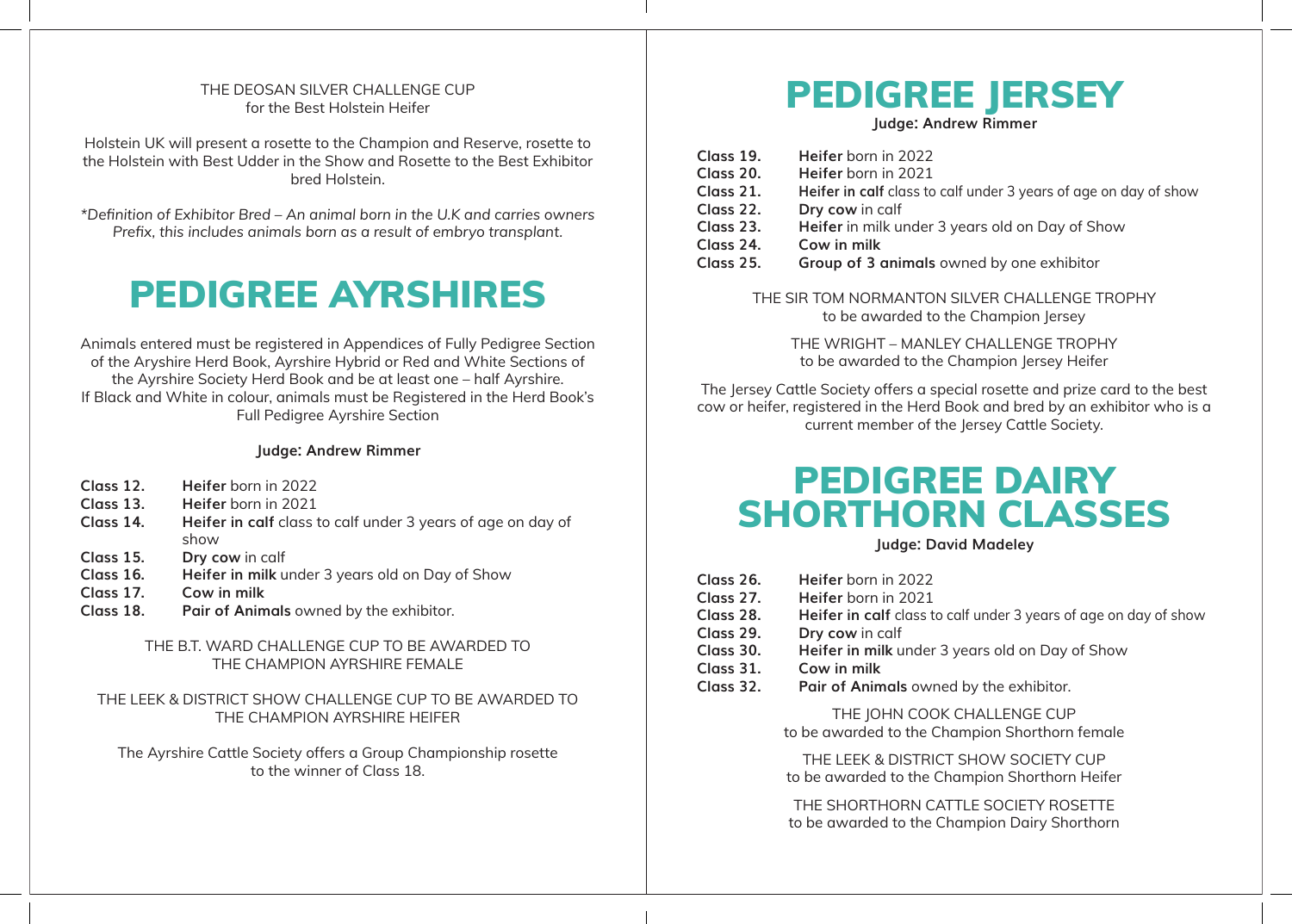# PAIRS OPEN **(Pedigree Only)**

**(To be judged at end of Dairy Cattle Sections)**

**Class. 33. Pair of Dairy Type** animals any breed or age owned by the exhibitor

> THE G.R. CRITCHLOW SILVER CHALLENGE CUP to be awarded to the winner of the Open Pairs

# LOCAL

**Exhibitors must reside within 10 miles radius of Leek Cattle Market.**

| Class 34. | Dairy cow or heifer in milk |  |
|-----------|-----------------------------|--|
| Class 35. | Dairy cow or heifer in calf |  |

THE GEORGE BLORE MEMORIAL CHALLENGE CUP to be awarded for the Champion Local Dairy Animal

**Class 36. Beef animal** under 2 years old on day of show.

THE JAMES HALLAM CHALLENGE CUP TO BE PRESENTED to the best local beef animal in class 36.

# BEEF SECTION

**Beef classes judging commences 10am Chief Steward: Charles Mycock**

Supreme Beef Animal will receive £100 CASH PRIZE

Reserve Supreme Beef Animal will receive £50 CASH PRIZE Senior Bull Class – SEE CLASS 82.

THE NICHOLSON TROPHY to be awarded to the Supreme Beef Animal

Entries in Senior Bull Class are eligible for the Beef Interbreed Championship

If there are more than One Senior Bull of a specific Breed, a Senior Bull Class will be included for that breed.

ONLY the Champion of EACH breed is eligible for the Beef interbreed championship

#### PEDIGREE HEREFORD **Judge: M Coates**

| Class 37. | Junior heifer born in 2021                                        |
|-----------|-------------------------------------------------------------------|
| Class 38. | Heifer maiden or in calf 19 months $-$ 3 years old on day of show |
| Class 39. | Cow or heifer in calf or in milk over 3 years on day of show      |
| Class 40. | Junior bull not more than 2 years old on day of show.             |

THE LEEK AUCTIONS CHALLENGE CUP to be awarded to the Champion Hereford

THE J. OAKES ASH CUP to be awarded to the Best Hereford Bull. The Hereford Cattle Society awards a Rosette to the Champion Hereford.

#### PEDIGREE SIMMENTAL **Judge: M Coates**

| Class 41.<br>Class 42.<br>Class 43.<br>Class 44. | Junior heifer born in 2021<br>Heifer maiden or in calf 19 months $-$ 3 years old on day of show<br>Cow or heifer in calf or in milk over 3 years on day of show<br>Junior bull not more than 2 years old on day of show. |
|--------------------------------------------------|--------------------------------------------------------------------------------------------------------------------------------------------------------------------------------------------------------------------------|
|                                                  | THE CRIDDLE - BILLINGTON GLAZEBURY CHALLENGE CUP<br>to be awarded on the Champion Simmental                                                                                                                              |
|                                                  | THE LEEK & DISTRICT SILVER PLATE<br>to be awarded to the winner of Best Simmental female                                                                                                                                 |

THE LEEK & DISTRICT SHOW SILVER CHALLENGE CUP to be awarded to the winner of Best Simmental Bull.

The British Simmental Cattle Society awards a rosette to the Champion and Reserve Champion Animals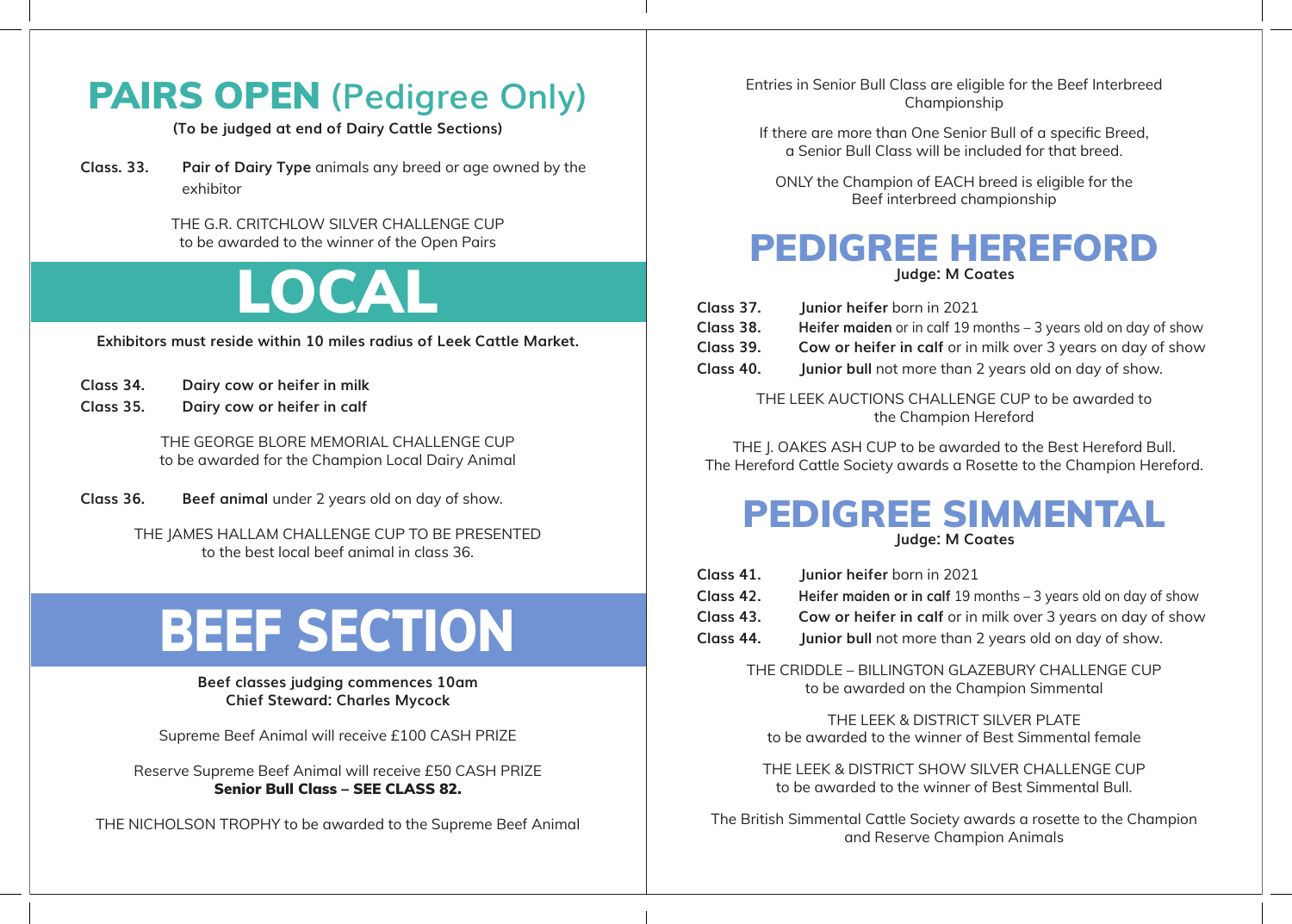## BRITISH BLUES PEDIGREE

**Judge: J Taylor**

- **Class 45. Junior heifer** born in 2021
- **Class 46. Heifer maiden or in calf** 19 months 3 years old on day of show
- **Class 47. Cow or heifer in calf** or in milk over 3 years on day of show
- **Class 48. Junior bull** not more than 2 years old on day of show.

THE GORDEN BONALLO SILVER CHALLENGE CUP to be awarded to the Champion British Blue

THE HEYWOOD & MOTTRAM SILVER CHALLENGE CUP to be awarded to the winner of Best Female British Blue

THE NFU CENTENERY CELEBRATION CUP to be awarded to the Best British Blue Bull



- **Class 49. Junior heifer** born in 2021
- **Class 50. Heifer maiden or in calf** 19 months 3 years old on day of show
- **Class 51. Cow or heifer in calf** or in milk over 3 years on day of show
- **Class 52. Junior bull** not more than 2 years old on day of show.

THF I EEK & DISTRICT SHOW CUP to be awarded to the Champion Charolaise

THE JAMES BARBER & SON SILBER CHALLENGE CUP to be awarded to the Best Charolais female

> THE BURY & HILTON CUP to be awarded to the Best Charolais Bull

The Charolais Cattle Society awards a rosette to the Champion Animal

# PEDIGREE LIMOUSIN

**Judge: R Lawrence**

| Class 53. | Junior heifer born in 2021                                        |
|-----------|-------------------------------------------------------------------|
| Class 54. | Heifer maiden or in calf 19 months $-$ 3 years old on day of show |
| Class 55. | Cow or heifer in calf or in milk over 3 years on day of show      |
| Class 56. | <b>Junior bull</b> not more than 2 years old on day of show.      |

THE JAMES TORR MEMORIAL CUP to be awarded to the Champion Limousin

THE CHRISTINA PICKFORD MEMORIAL TROPHY to be awarded to Best Limousin female

THE BATEMAN & CO CHALLENGE CUP to be awarded to be Best Limousin Bull

The Limousin Cattle Society awards a rosette to the champion and reserve champion animals

#### BRITISH BLONDE **Judge: K McNeil**

- **Class 57. Junior heifer** born in 2021
- **Class 58. Heifer maiden or in calf** 19 months 3 years old on day of show
- **Class 59. Cow or heifer in calf** or in milk over 3 years on day of show
- **Class 60. Junior bull** not more than 2 years old on day of show.

WHITE PEAK CHALLENGE CUP to be awarded to the Champion Animal

#### LONGHORN **Judge: D Wyllie**

- **Class 61. Junior heifer** born in 2021
- **Class 62. Heifer maiden or in calf** 19 months 3 years old on day of show
- **Class 63. Cow or heifer in calf** or in milk over 3 years on day of show
- **Class 64. Junior bull** not more than 2 years old on day of show.

NESTLE CHALLENGE CUP to be awarded to the Champion Animal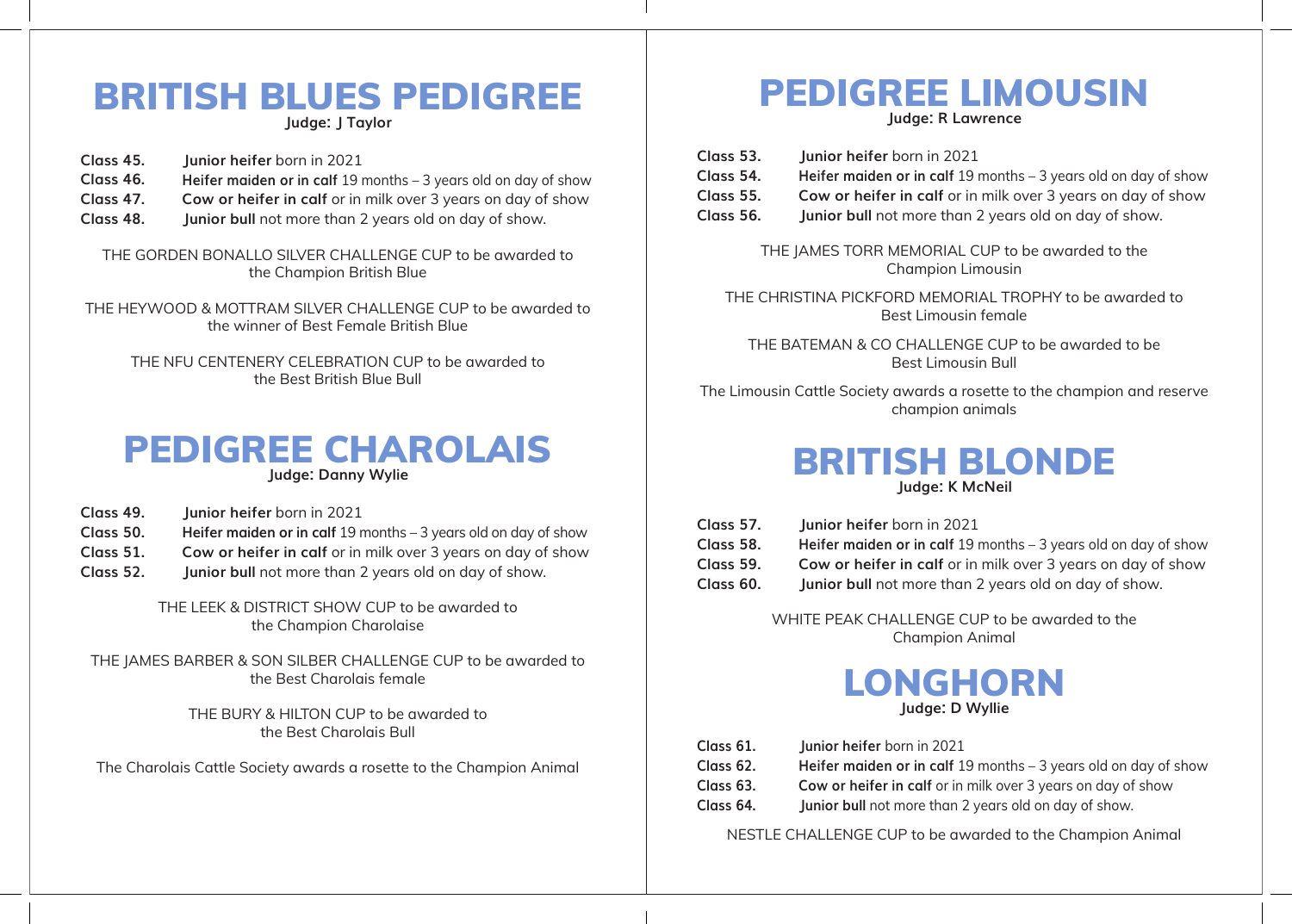

**Class 65. Junior heifer** born in 2021 **Class 66. Heifer maiden or in calf** 19 months – 4 years old on day of show **Class 67. Cow or heifer in calf or in milk** over 4 years on day of show **Class 68. Junior bull** not more than 2 years old on day of show.

### ANY OTHER NATIVE BEEF BREED

**Judge: Les Wardle**

- **Class 69. Junior heifer** born in 2021
- **Class 70. Heifer maiden or in calf** 19 months 3 years old on day of show
- **Class 71. Cow or heifer in calf or in milk** over 3 years on day of show
- **Class 72. Junior bull** not more than 2 years old on day of show.

THE DAMBLE CHALLENGE CUP to be awarded to Champion Animal

#### ANY OTHER CONTINENTAL BEEF BREED **Judge: R Lawrence**

- **Class 73. Junior heifer** born in 2021
- **Class 74. Heifer maiden or in calf** 19 months 3 years old on day of show
- **Class 75. Cow or heifer in calf or in milk** over 3 years on day of show
- **Class 76. Junior bull** not more than 2 years old on day of show.

THE LIBRA CHALLENGE CUP to be awarded to Champion Animal

### RARE BREEDS CATTLE

**Judge: C Ball**

| Class 77. | Female in calf     |
|-----------|--------------------|
| Class 78. | Female in milk     |
| Class 79. | <b>Heifer</b>      |
| Class 80. | <b>Junior Bull</b> |

THE PRESTWOOD CUP to be awarded to the Champion Animal The RBST Salver for the Best Animal of Opposite Sex to the Champion

# OTHER BEEF CLASSES

**Class 81. Beef Trio** open to any 3 pedigree or commercial Beef Animals to be owned by the exhibitor

THE SIMBO HERD CHALLENGE CUP to be awarded to Best Beef Trio

**Class 82. Senior Bull** any beef breed over 2 years old on day of show.

#### THE LEEK & DISTRICT SHOW SOCIETY CHALLENGE CUP to be awarded to be Best Senior Bull **Judge: A Elliot**

- **Class 83. Best butchers steer**
- **Class 84. Best butchers heifer**
- **Class 85. Butchers cattle** pair of animals, any sex and breed but owned by the same exhibitor

THE CROSSFIELD FARM FOODS Challenge Trophy to be awarded to the Best Animal Classes 83 & 84

#### **Judge: A Elliot**

**Class 86. Young Handlers** upto 9 years old included **Class 87. Young Handlers** 10 – 15 years included

> Young handlers prizes JOHN MORGAN LE BLANC SHIELD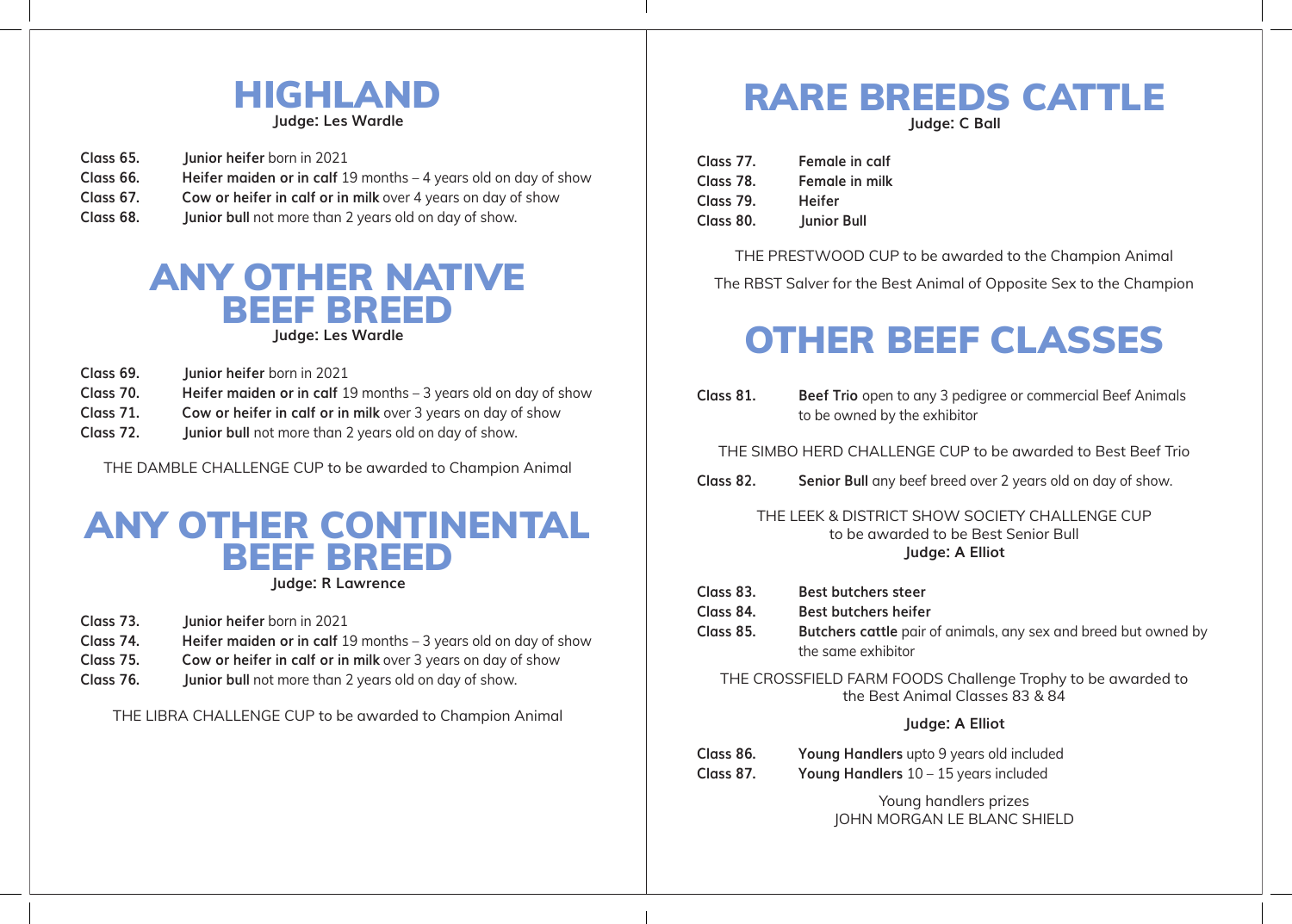

# SHEEP SECTION

#### Maedi – Visna Accredited Scheme

Sheep from Maedi – Visna Accredited flocks must be accompanied by a completed green SAC form, within it's expiry date, signed and dated by the exhibitor. The certificate must be handed to the Sheep Section Steward before unloading and the sheep must be accommodated in the section reserved for them.

**PLEASE indicate on your entry form whether the sheep are MV ACCREDITED or Non – Accredited**

> **Judging of sheep classes commence at 10am Rosettes awarded to 5th Place**

**Prize Money Class 88 – 113 1st £15.00 | 2nd £11.00 | 3rd £8.00 | 4th £6.00**

**Entry fee in each class: Members £5.00 Non – members £10.00 Enter on Day Additional class £7.00 Supreme Sheep will receive £100 CASH PRIZE Reserve Sheep will receive £50 CASH PRIZE**

**Judge: TBC | Steward:**

**Class 88. Butchers lambs** best pair of butchers lambs (untrimmed) any breed.

### ACCREDITED SUFFOLK SHEEP CLASSES

**Judge: TBC**

| Class 89. | <b>Best ewe lamb</b>           |
|-----------|--------------------------------|
| Class 90. | <b>Best shearling ewe</b>      |
| Class 91. | Best ewe over 2 years old      |
| Class 92. | <b>Best ram lamb</b>           |
| Class 93. | <b>Best shearling ram</b>      |
| Class 94. | Best ram over 2 years old      |
| Class 95. | Trio of sheep (same exhibitor) |

### ACCREDITED TEXEL SHEEP CLASSES

**Judge: TBC**

Held in accordance with the British Texel Sheep Society's By-Laws. In particular, animals should be eligible for registration with the British Texel Sheep Society and should be show in their natural condition.

| Class 96.         | <b>Best ewe lamb</b>           |
|-------------------|--------------------------------|
| Class 97.         | <b>Best shearling ewe</b>      |
| Class 98.         | Best ewe over 2 years old      |
| Class 99.         | Best ram lamb                  |
| <b>Class 100.</b> | <b>Best shearling ram</b>      |
| <b>Class 101.</b> | Best ram over 2 years old      |
| <b>Class 102.</b> | Trio of sheep (same exhibitor) |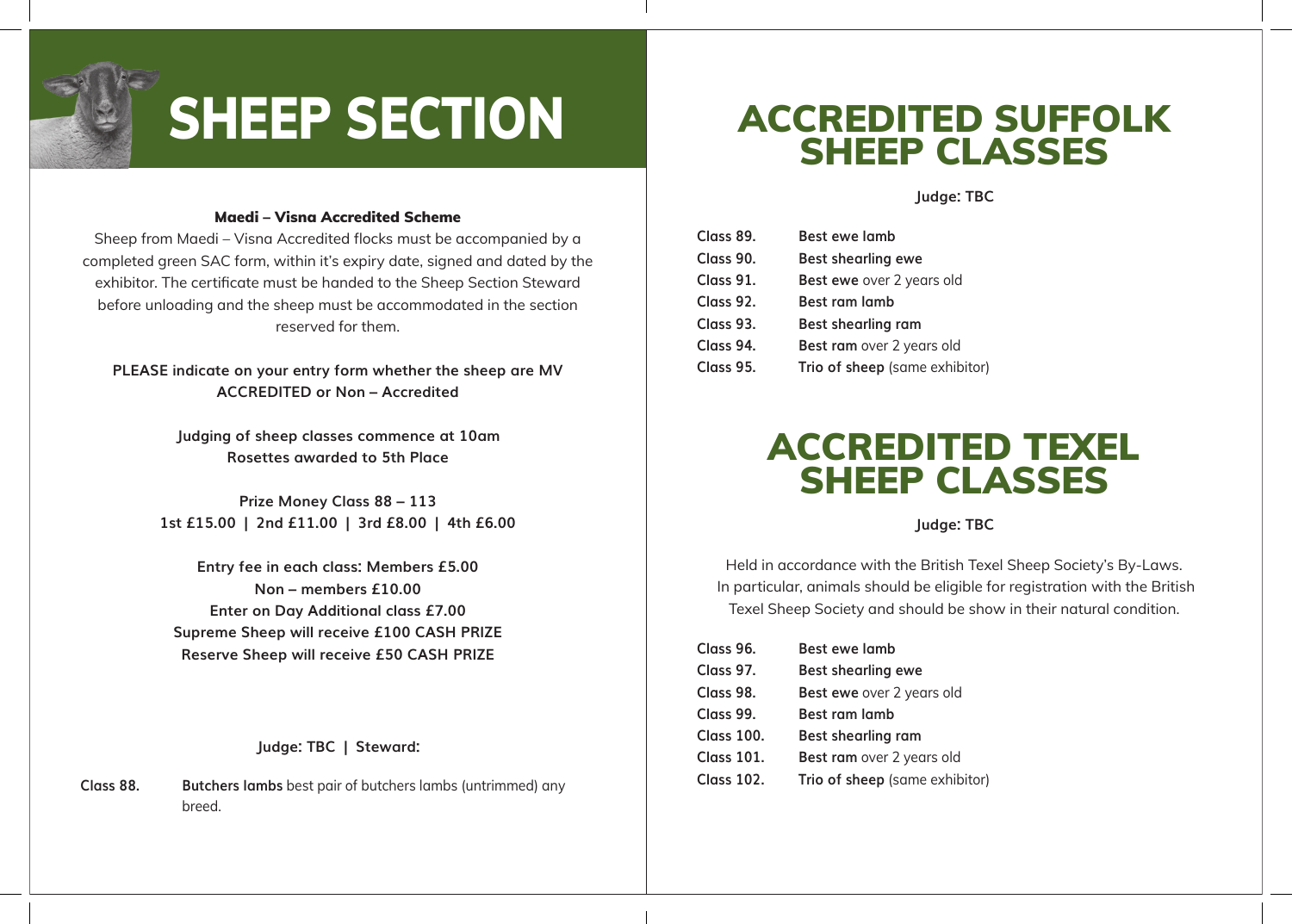#### ANY OTHER CONTINENTAL SHEEP BREED CLASSES (INCLUDING CROSSES)

Any Breed or Cross Except Texel and Beltex

**Judge: TBC**

| Class 103.        | <b>Best ewe lamb</b>           |
|-------------------|--------------------------------|
| <b>Class 104.</b> | <b>Best shearling ewe</b>      |
| Class 105.        | Best ewe over 2 years old      |
| <b>Class 106.</b> | <b>Best ram lamb</b>           |
| <b>Class 107.</b> | <b>Best shearling ram</b>      |
| <b>Class 108.</b> | Best ram over 2 years old      |
| <b>Class 109.</b> | Trio of sheep (same exhibitor) |

#### BRITISH NATIVE HILL BREED SHEEP CLASSES (INCLUDING CROSSES)

Any Breed or Cross Except Suffolk and Texel (Accredited and Non Accredited)

#### **Judge: TBC**

- **Class 111. Best shearling ewe**
- **Class 112. Best ewe** over 2 years old
- **Class 113. Best ram lamb**
- **Class 114. Best shearling ram**
- **Class 115.** Best ram over 2 years old
- **Class 116. Trio of sheep** (same exhibitor)

### BRITISH NATIVE LOWLAND SHEEP CLASSES (INCLUDING CROSSES)

**Judge: TBC**

| <b>Class 117.</b> | <b>Best ewe lamb</b>           |
|-------------------|--------------------------------|
| <b>Class 118.</b> | <b>Best shearling ewe</b>      |
| <b>Class 119.</b> | Best ewe over 2 years old      |
| <b>Class 120.</b> | <b>Best ram lamb</b>           |
| <b>Class 121.</b> | <b>Best shearling ram</b>      |
| <b>Class 122.</b> | Best ram over 2 years old      |
| <b>Class 123.</b> | Trio of sheep (same exhibitor) |

### PEDIGREE BELTEX SHEEP CLASSES

**Judge: TBC**

| <b>Class 124.</b> | Best ewe lamb                          |
|-------------------|----------------------------------------|
| <b>Class 125.</b> | <b>Best shearling ewe</b>              |
| <b>Class 126.</b> | Best ewe over 2 years old              |
| <b>Class 127.</b> | Best ram lamb                          |
| <b>Class 128.</b> | <b>Best shearling ram</b>              |
| <b>Class 129.</b> | Best ram over 2 years old              |
| <b>Class 130.</b> | Trio of sheep (same exhibitor)         |
| <b>Class 131.</b> | Trio of Sheep (Champion of each breed) |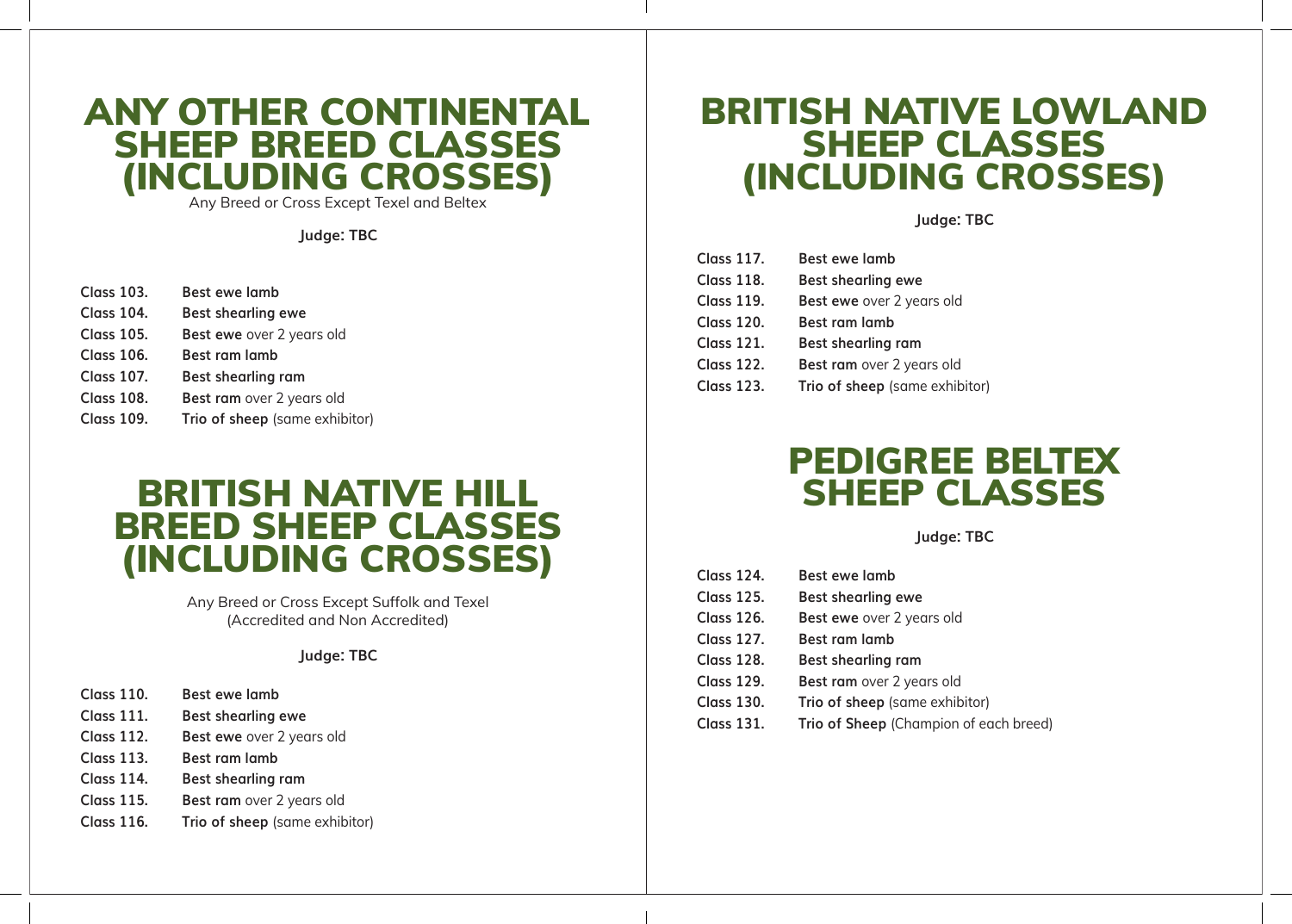## YOUNG HANDLERS

**Class 132. Young handlers** under 9 years old of day of show Young handlers  $9 - 15$  years old of day of show

> **Entry fee: £1.00 Prize Money (Young Handlers) 1st £10.00 | 2nd £5.00 | 3rd £5.00 | 4th £5.00**

THE R.P. GRIMES CHALLENGE CUP to be awarded to the Supreme Champion Exhibit

THE G.L. OAKES SILVER CHALLENGE CUP to be awarded to the Champion Suffolk Exhibit

THE MALCOLM JAMES MEMORIAL CUP to be awarded to the Champion Texel Exhibit

THE CELIA SHUFFLEBOTHAM CHALLENGE CUP to be awarded to Any Other Continental Breed

> THE LEEK & DISTRICT SHOW CUP to be awarded to the Champion Any Other British Native Breed

THE CIBA – GEIGY CHALLENGE CUP to be awarded to the Best Ewe in Show

THE SILCOCK CHALLENGE CUP to be awarded

The BURY & HILTON SILVER CHALLENGE CUP to be awarded to the Best Ram in Show.

> OLIVIA SHAW Challenge Cup to be awarded to Champion Beltex Sheep.

The SUFFOLK SHEEP SOCIETY award a rosette to the best Suffolk Exhibit entered by a registered flock owner.

The BRITISH TEXEL SHEEP SOCIETY award Texel Champion and Reserve Champion Rosettes.